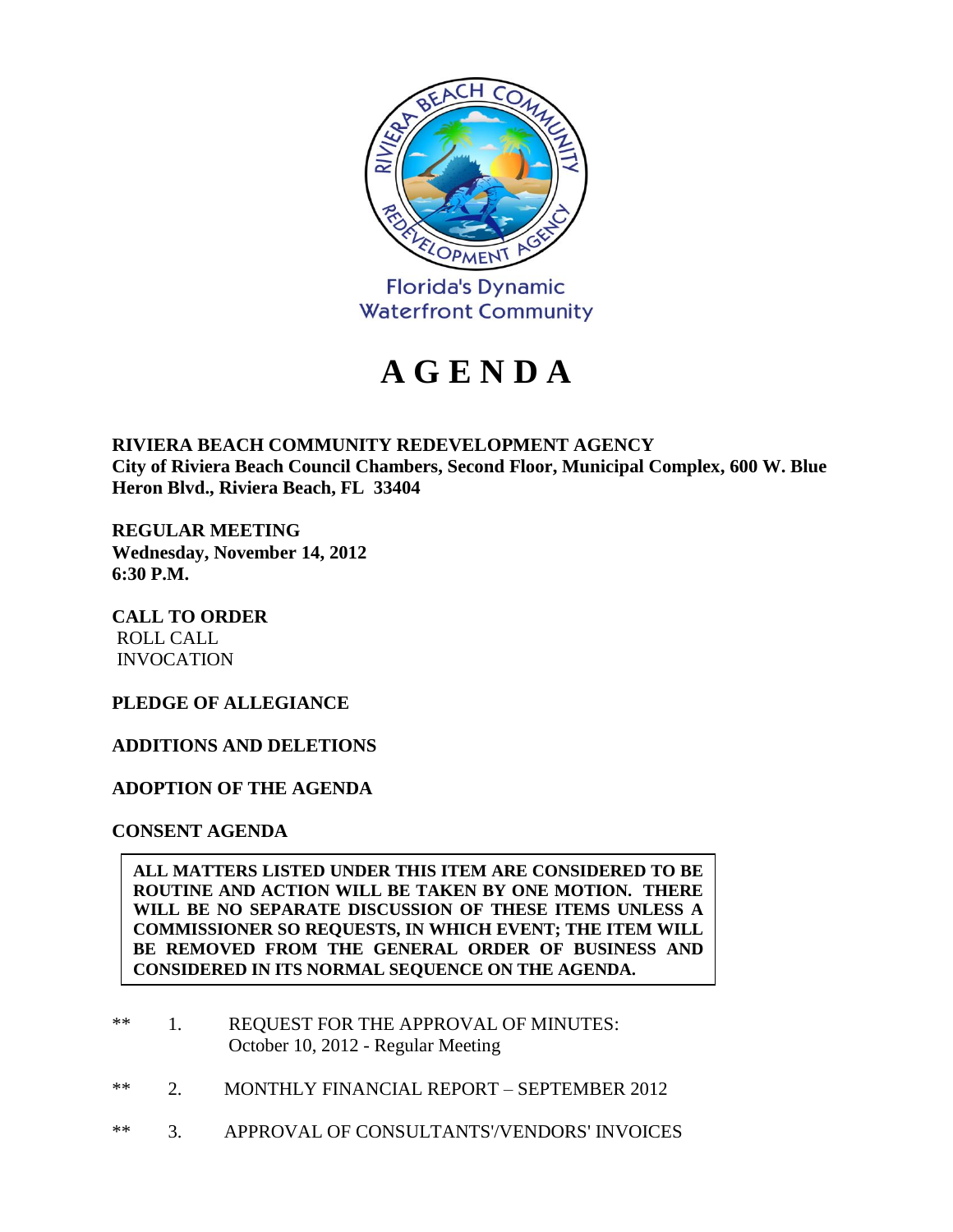- \*\* 4. CLEAN & SAFE REPORT
- \*\* 5. RIVIERA BEACH HEIGHTS MONTHLY REPORT
- \*\* 6. A RESOLUTION OF THE BOARD OF COMMISSIONERS OF THE RIVIERA BEACH COMMUNITY REDEVELOPMENT AGENCY (THE AGENCY) APPROVING AN EXTENSION AND MODIFICATION OF THE LAWN MAINTENANCE AGREEMENT BETWEEN TREEHUGGERS LANDSCAPING & NURSERY, INC. ("CONTRACTOR") AND THE AGENCY; PROVIDING AN EFFECTIVE DATE.
- \*\* 7. A RESOLUTION OF THE BOARD OF COMMISSIONERS OF THE RIVIERA BEACH COMMUNITY REDEVELOPMENT AGENCY (THE AGENCY) APPROVING THE THIRD AMENDED BUDGET FOR THE AGENCY FOR FISCAL YEAR 2011-12, ATTACHED HERETO AND INCORPORATED AS EXHIBIT "A"; AUTHORIZING ITS TRANSMITTAL TO THE CITY OF RIVIERA BEACH FOR CERTIFICATION IN ACCORDANCE WITH THE LAW; PROVIDING AN EFFECTIVE DATE AND OTHER PURPOSES.
- \*\* 8. A RESOLUTION OF THE BOARD OF COMMISSIONERS OF THE RIVIERA BEACH COMMUNITY REDEVELOPMENT AGENCY ESTABLISHING THE TIME FOR REGULAR AGENCY MEETINGS; PROVIDING AN EFFECTIVE DATE.
- \*\* 9. A RESOLUTION OF THE BOARD OF COMMISSIONERS OF THE RIVIERA BEACH COMMUNITY REDEVELOPMENT AGENCY (THE AGENCY) APPROVING A CONSTRUCTION CONTRACT WITH GEORGE CASTLE GENERAL CONTRACTING, INC. FOR THE REHABILITATION OF THE PROPERTY LOCATED AT 1101 AVENUE E; PROVIDING AN EFFECTIVE DATE.

### **END OF CONSENT**

### **REGULAR BUSINESS**

- 10. PRESENTATION OF CHECK FROM COMERICA BANK TO THE RIVIERA BEACH COMMUNITY DEVELOPMENT CORPORATION (RBCDC)
- 11. PRESENTATION OF CHECK FROM BB&T BANK TO THE RIVIERA BEACH COMMUNITY DEVELOPMENT CORPORATION (RBCDC)
- \*\* 12. A RESOLUTION OF THE BOARD OF COMMISSIONERS OF THE RIVIERA BEACH COMMUNITY REDEVELOPMENT AGENCY (THE AGENCY) APPROVING AN AGREEMENT FOR NEIGHBORHOOD SERVICES BETWEEN THE AGENCY AND RIVIERA BEACH COMMUNITY DEVELOPMENT CORPORATION, INC. (RBCDC) ALLOWING FOR ADMINISTRATIVE SUPPORT, DELIVERY OF NEIGHBORHOOD SERVICES TO TARGET CRA NEIGHBORHOODS, AND IMPLEMENTATION OF CAPITAL IMPROVEMENT PROJECTS AS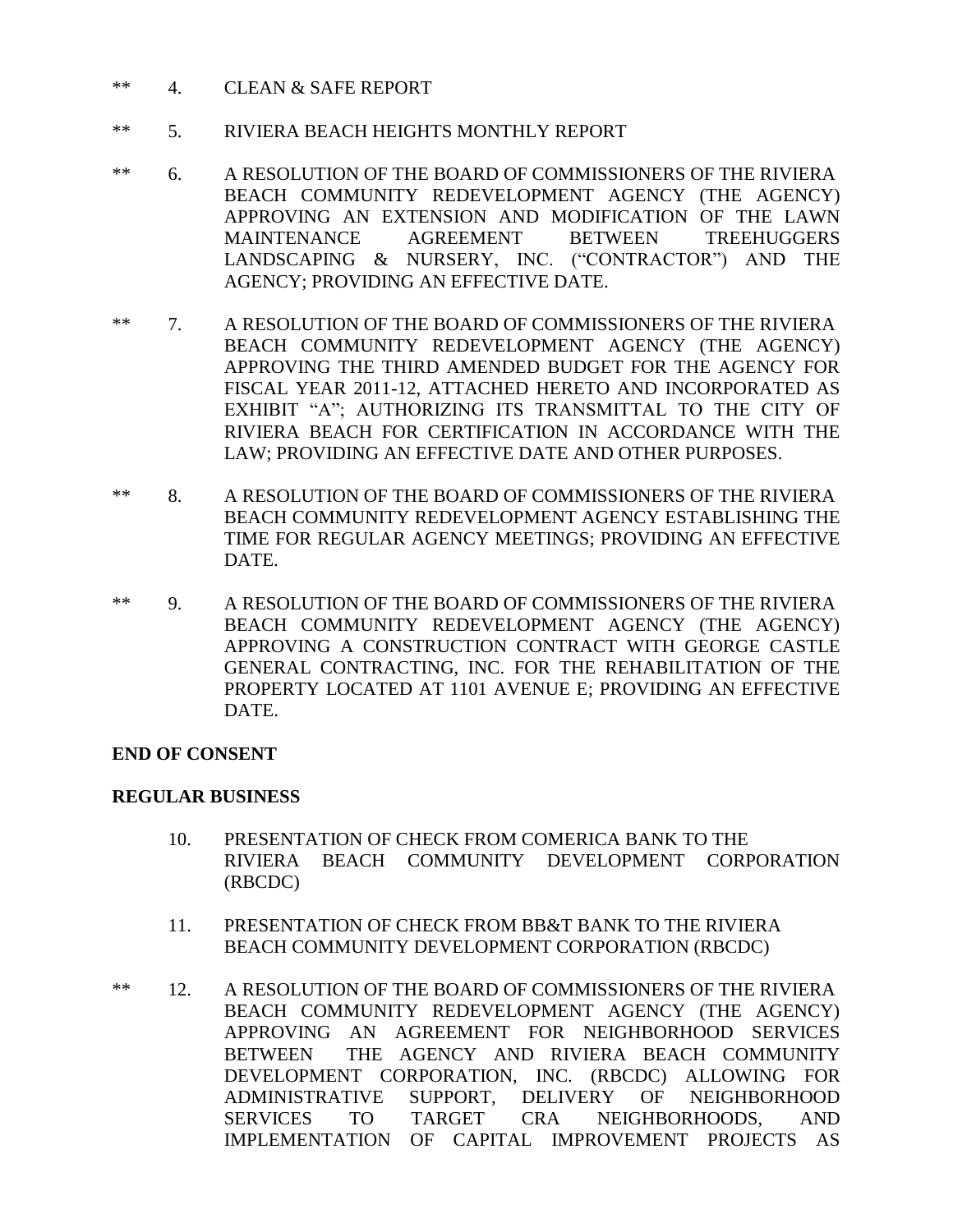ASSIGNED; DIRECTING AND AUTHORIZING THE CHAIRMAN AND EXECUTIVE DIRECTOR TO TAKE SUCH ACTIONS AS SHALL BE NECESSARY AND CONSISTENT TO CARRY OUT THE INTENT AND DESIRE OF THE AGENCY; PROVIDING AN EFFECTIVE DATE.

- \*\* 13. A RESOLUTION OF THE BOARD OF COMMISSIONERS OF THE RIVIERA BEACH COMMUNITY REDEVELOPMENT AGENCY (THE AGENCY) APPROVING AN EXTENSION AND MODIFICATION OF THE PROFESSIONAL SERVICE AGREEMENT BETWEEN FLORIDA FISHING ACADEMY ("CONTRACTOR") AND THE AGENCY; PROVIDING AN EFFECTIVE DATE.
	- 14. PRESENTATION ON THE RIVIERA BEACH MARKET AT THE MARINA
- \*\* 15. A RESOLUTION OF THE BOARD OF COMMISSIONERS OF THE RIVIERA BEACH COMMUNITY REDEVELOPMENT AGENCY (THE AGENCY) APPROVING THE INTERLOCAL AGREEMENT BETWEEN THE AGENCY AND THE CITY OF RIVIERA BEACH (CITY) FOR THE FUNDING OF PUBLIC SAFETY SERVICES; DIRECTING AND AUTHORIZING THE CHAIRMAN AND EXECUTIVE DIRECTOR TO TAKE SUCH ACTIONS AS SHALL BE NECESSARY AND CONSISTENT TO CARRY OUT THE INTENT AND DESIRE OF THE AGENCY; PROVIDING AN EFFECTIVE DATE.
	- 16. MARINA DISTRICT UPDATE
- \*\* 17. A RESOLUTION OF THE BOARD OF COMMISSIONERS OF THE RIVIERA BEACH COMMUNITY REDEVELOPMENT AGENCY (THE AGENCY) APPROVING A CONTINUING SERVICE CONTRACT WITH WALKER PARKING CONSULTANTS, TO PROVIDE PARKING AND TRANSPORTATION CONSULTING SERVICES FOR REDEVELOPMENT PROJECTS WITHIN THE COMMUNITY REDEVELOPMENT AREA; PROVIDING FOR AN EFFECTIVE DATE.
- \*\* 18. A RESOLUTION OF THE BOARD OF COMMISSIONERS OF THE RIVIERA BEACH COMMUNITY REDEVELOPMENT AGENCY (THE AGENCY) APPROVING WORK ORDER NUMBER ONE WITH WALKER PARKING CONSULTANTS, TO PROVIDE PARKING AND TRANSPORTATION CONSULTING SERVICES TO ASSIST THE AGENCY WITH DEVELOPMENT OF THE CONCEPT MASTER DEVELOPMENT PLAN IN ACCORDANCE WITH THE NOTICED ELEMENTS AGREEMENT BETWEEN THE AGENCY, THE CITY OF RIVIERA BEACH, AND VIKING DEVELOPERS LLC.,FOR AN AMOUNT NOT TO EXCEED \$29,000 DOLLLARS; ASSISTANCE WILL BE PROVIDED IN ACCORDANCE WITH HOURLY RATES ESTABLISHED IN THE CONTINUING SERVICES CONTRACT WITH WALKER PARKING; PROVIDING FOR AN EFFECTIVE DATE.
- \*\* 19. A RESOLUTION OF THE BOARD OF COMMISSIONERS OF THE